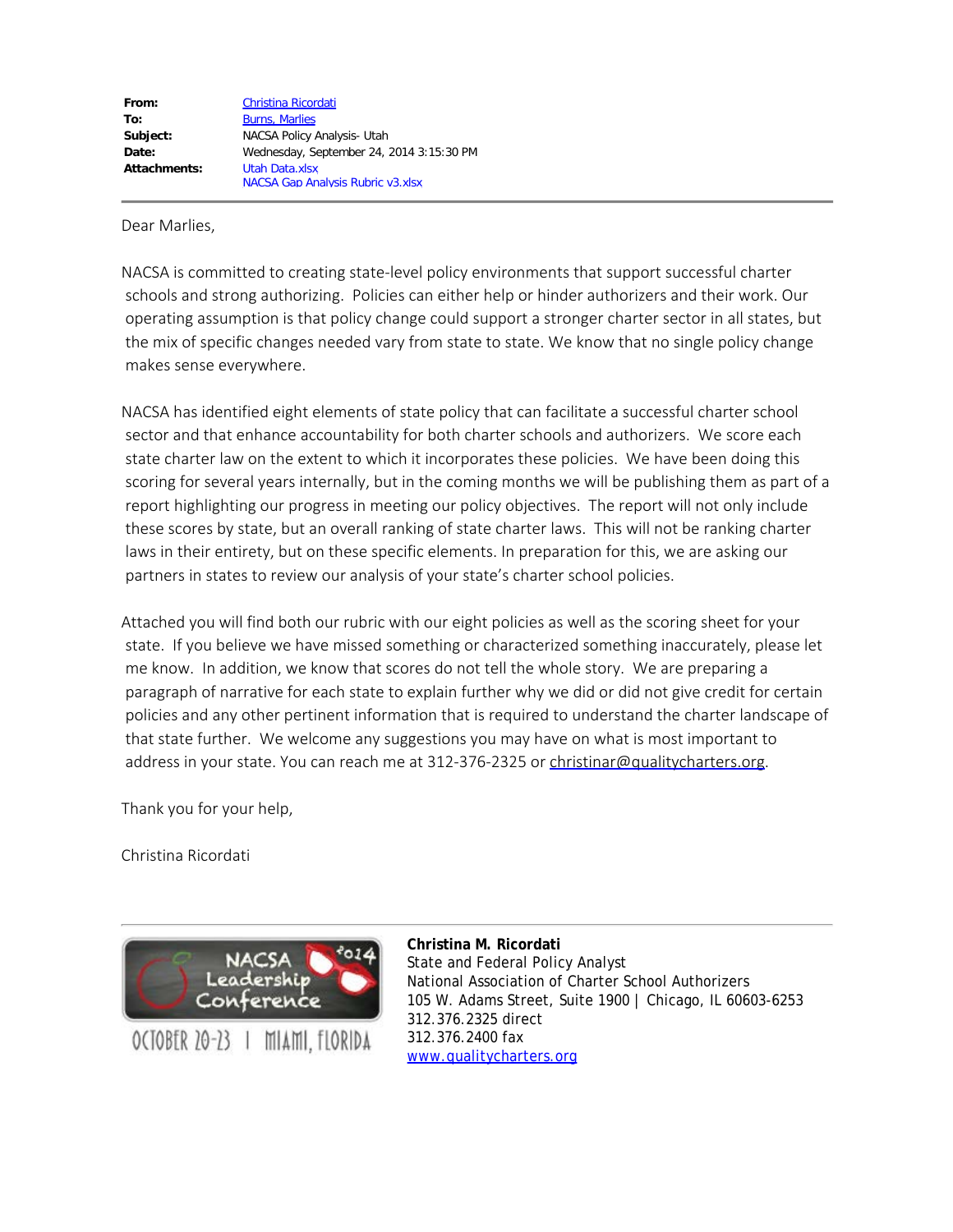| <b>Rubric for Scoring GAP Analysis of State Policies</b> |                                                                                                                                                                                                                                                                                                                                                                                                                                                                                                           |                                                                                                                                                                                                                                                                                           |                                                                                                          |                                                                                                                                      |                                                                                       |  |
|----------------------------------------------------------|-----------------------------------------------------------------------------------------------------------------------------------------------------------------------------------------------------------------------------------------------------------------------------------------------------------------------------------------------------------------------------------------------------------------------------------------------------------------------------------------------------------|-------------------------------------------------------------------------------------------------------------------------------------------------------------------------------------------------------------------------------------------------------------------------------------------|----------------------------------------------------------------------------------------------------------|--------------------------------------------------------------------------------------------------------------------------------------|---------------------------------------------------------------------------------------|--|
|                                                          |                                                                                                                                                                                                                                                                                                                                                                                                                                                                                                           | <b>Full Credit: 3 points</b>                                                                                                                                                                                                                                                              | 2 points                                                                                                 | 1 point                                                                                                                              | 0 points                                                                              |  |
| 1. Endorse and Apply Authorizer<br>Standards             |                                                                                                                                                                                                                                                                                                                                                                                                                                                                                                           |                                                                                                                                                                                                                                                                                           |                                                                                                          |                                                                                                                                      |                                                                                       |  |
|                                                          | 1.a. Establishing Authorizer<br><b>Standards: The state endorses</b><br>national industry standards of<br>quality charter school authorizing<br>and expects all authorizers to meet<br>these standards. Ideally, these<br>standards will be NACSA's Principles<br>and Standards of Quality Charter<br>School Authorizing. Alternatively,<br>the state will develop or endorse<br>standards that may be different<br>from NACSA's but that are still<br>adequate to inform strong<br>authorizer practices. | State law or regulations incorporate<br>national industry standards of quality<br>authorizing or provide state standards<br>that meet or exceed NACSA's<br>Principles and Standards of Quality<br>Charter School Authorizing.                                                             | State law or regulations provide<br>strong standards of quality<br>authorizing established by the state. | State law or regulations require<br>standards but do not provide any<br>content.                                                     | State law and regulations omit<br>standards.                                          |  |
|                                                          | 1.b. Evaluating Authorizers on<br>Authorizer Standards: Some entity in<br>the state will periodically evaluate<br>authorizers on the standards. In<br>most circumstances, the entity<br>evaluating authorizers will be the<br><b>State Education Agency (SEA). In</b><br>some states, that responsibility may<br>rest with the authorizers themselves<br>or other parties.                                                                                                                                | State law or regulations require OR<br>allow a state entity to assess<br>authorizers' compliance with<br>applicable standards and/or portfolio<br>performance.                                                                                                                            |                                                                                                          | State law or regulations require<br>authorizers to provide an annual<br>report on their compliance with<br>state-mandated standards. | State law and regulations provide no<br>standards-based evaluation of<br>authorizers. |  |
|                                                          | 1.c. Compliance with PMR.                                                                                                                                                                                                                                                                                                                                                                                                                                                                                 | State law or regulations require a<br>charter contract, a performance<br>framework, and provides language<br>that encourages quality replication,<br>such as the ability to hold multiple<br>schools under one charter or an<br>expedited approval process for high<br>achieving schools. | State law or regulation requires two<br>of the PMR policies.                                             | State law or regulation requires one<br>of the PMR policies.                                                                         | State law or regulation requires none<br>of the PMR policies.                         |  |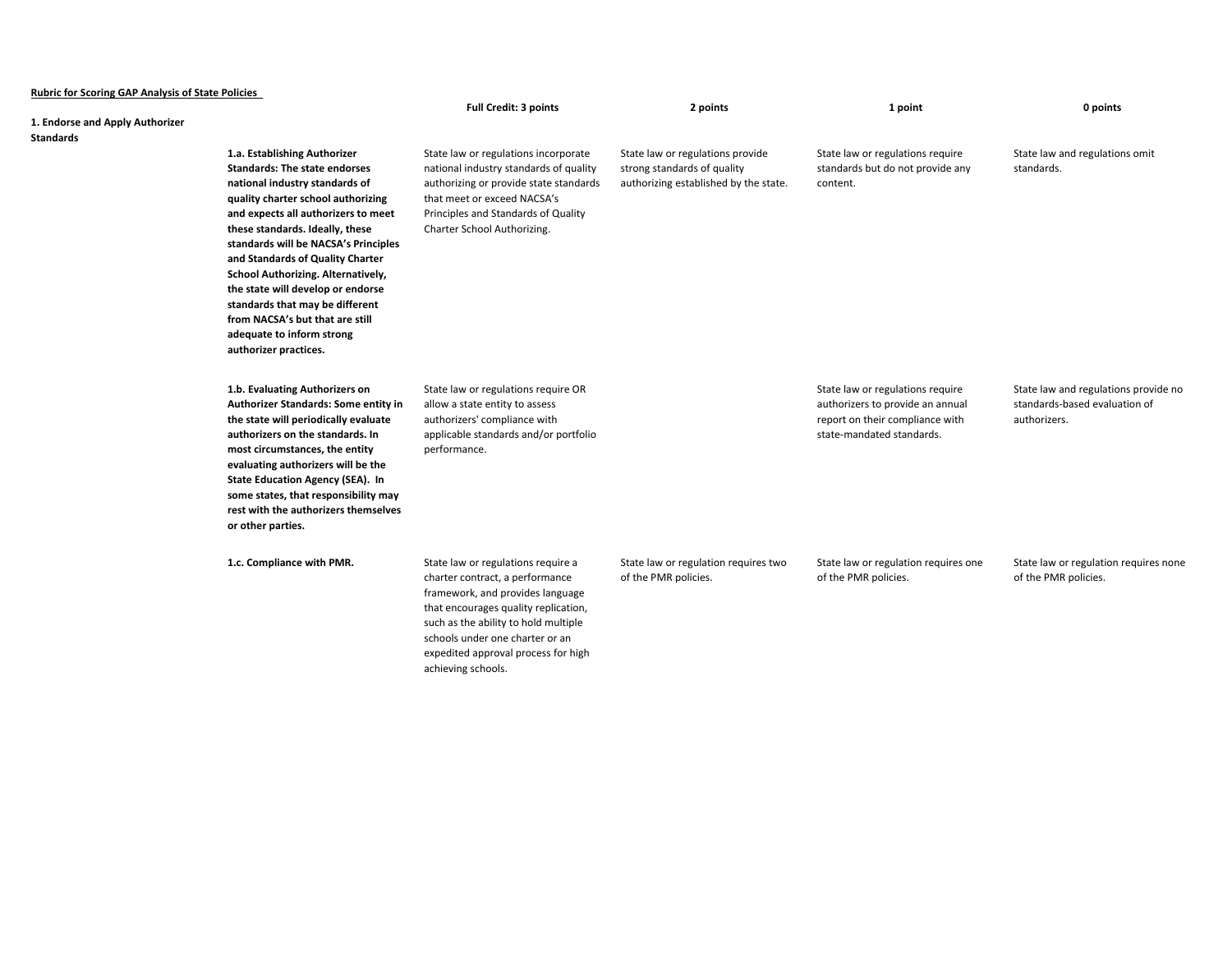**1.d. Annual Authorizer Report on School Performance: Each authorizer will provide an annual report on the performance of its schools. That report will include measures of how well schools are doing as measured by the state accountability system and how well they do according to the authorizer's school performance framework.**

**1.e. Sanctions for Failing Authorizers: Authorizers may be closed or face other sanctions if they do not meet professional standards or if their schools do not perform adequately. Sanctions can include closing the authorizer, preventing them from authorizing new schools, and transferring their schools to other authorizers.**

**Authorizers may close schools that fail to meet performance standards. It is not acceptable to direct authorizers to renew charters when schools fail to reach those standards but "make reasonable progress" toward those standards.**

**3. Closing Failing Schools: (weighted The state should identify a threshold of minimally-acceptable performance for charter schools. Schools performing below this threshold at the time of renewal, or that remain below this level for a fixed amount of time, face closure as the default -- or expected – action. In some situations, the authorizer or the state may decide to keep it open based on extenuating circumstances.**

**2. Standard of School Performance Applied During Renewal (weighted** 

**category X2)**

**category X2)**

charter provisions. The default consequence under state law or regulation provides that charter schools that fail to meet performance standards for a defined period, or at the time of renewal, will lose their charter absent extenuating

circumstances.

State law or regulations require authorizers to provide an annual report on the performance of schools in their portfolios according to state accountability measures and authorizer's performance framework. This must be above and beyond the

Sanctions apply to authorizers for failure to meet standards of quality authorizing OR for school

performance AND sanctions explicitly include closing authorizers. It is preferred that all authorizers are subject to sanction and that schools must re-apply for charters from

state report card.

another authorizer.

State law or regulations allow authorizers the option to refuse to renew low-performing schools based solely on past academic performance measured by state standards or

State law or regulations require authorizers to provide an annual report on the academic performance of all schools in their portfolios.

portfolio.

State law or regulations require annual reports including information on school performance but require something less than a comprehensive report on all schools in portfolio.

State law and regulations do not require reports on school performance.

Sanctions apply to authorizers for failure to meet standards of quality authorizing OR for school performance AND sanctions include removing schools from an authorizers

Sanctions apply to authorizers. Sanctions may allow authorizers and schools to stay open but restrict their granting of new charters or authorizer merely loses exclusive authority.

State law and regulations provide no sanctions.

State law and regulations require authorizers to renew charters for schools that are making progress towards, but failing to meet, performance goals and standards.

Charter schools that fail to meet performance standards will be closed at the time of renewal and the renewal term is 10 or more years.

The default consequence under state law or regulations provides that schools will retain their charters despite failing to meet school performance standards.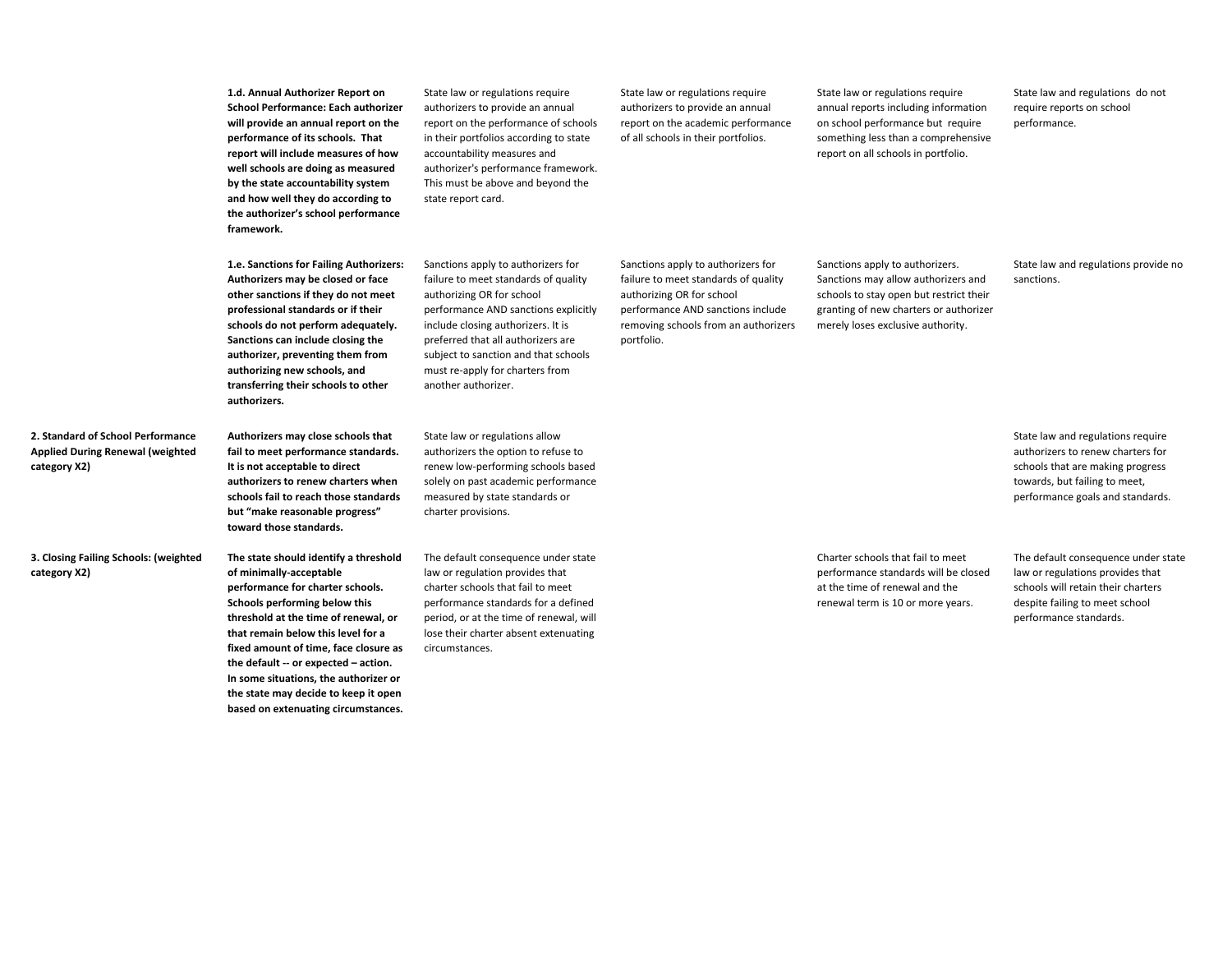**4. Alternative Authorizer (weighted category X2)**

**The state will establish an alternative authorizer that meets NACSA's Principles and Standards that operates in addition to, or instead of, the local school district Ideally, the alternative authorizer would be an ICB.**

State law or regulations permit an alternative authorizer such as an ICB, SEA, HEI, or NFP that can be applied to directly and has more than one authorizing option.

State law or regulations permit an alternative authorizer only upon appeal OR a single statewide authorizer.

State law or regulations permits alternative authorizers with limited jurisdiction.

State law or regulation does not permit alternative authorizers other than LEA.